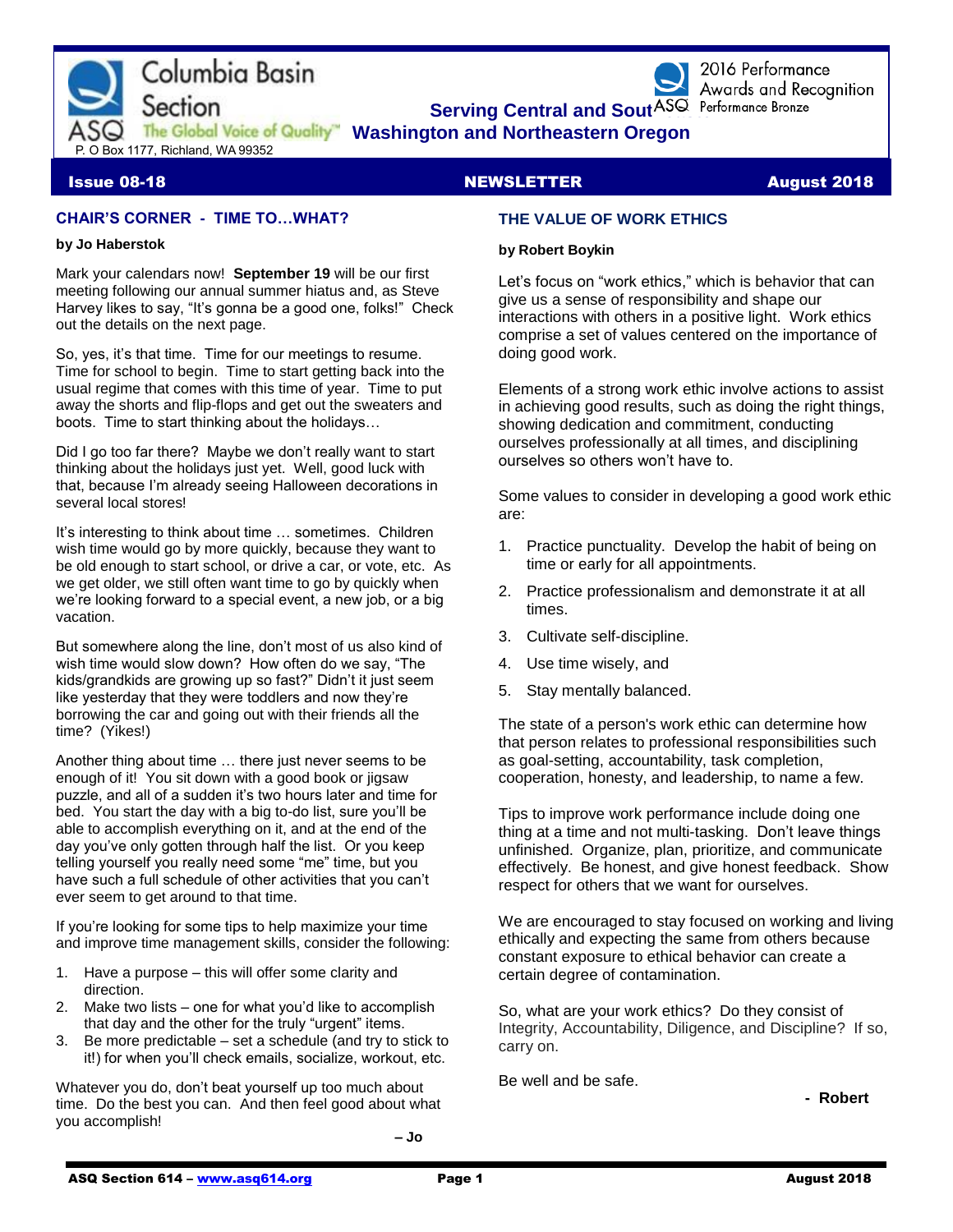



# **NOTE DATE!**

**WEDNESDAY, September 19, 2018**

#### **LOCATION:**

Shilo Inn 50 Comstock Boulevard Richland, Washington

**5:30 p.m. –** Check in/Networking and Appetizers (no host bar available)

**6:00 p.m**. **–** Buffet Dinner

**6:45 p.m.** – Presentation

#### **DINNER BUFFET MENU:**

The Chef and crew at Riverside Catering provide a fine and varied buffet dinner for us at the Shilo Inn. The buffet usually includes two entree choices, plus accompanying vegetable, salad, and dessert.

Your choice of coffee or tea is included with dinner.

#### **Cost:**

\$20 ASQ members

\$25 non members

\$5 presentation only

**(cash or check)**

**Reservations** are due September 13. E-mail [0614asq@gmail.com](file:///G:/ASQ%202018/2018%20Newsletters/Mar%202018%20Newsletter/0614asq@gmail.com) with your contact information and type of reservation.

**Note:** All no shows will be billed unless cancelled 48 hours in advance.

For more information about our ASQ section and other upcoming events: [www.asq614.org/](http://www.asq614.org/)

# **Avoiding Aversion: The New Era of Risk Competency**



# **Joe Estey Principal Performance Improvement Specialist Lucas Engineering and Management Services**

The management of safety and related decision making has undergone radical changes over time. Legend has it that in 1870 BC King Hammurabi used a simple but extremely effective safety system - if a worker lost a limb due to the overseer's negligence, the overseer's limb would be removed to match the worker's loss.

Fortunately, such thinking has not prevailed. But even today, some fundamental concepts are accepted by many as gospel, without subjecting them to critical analysis. One often-debated statement is that all accidents are preventable. Another is the "randomness" of events in any given organization or setting.

The decades of the 80s and 90s created a movement toward risk aversion through hazard and error elimination and control. The answer to every incident was the establishment of new rules, new policies and new limitations placed on workers and their work practices. This led all too often to a 'consequence-driven' mentality instead of being driven by curiosity and interest in the examination of our performance and processes.

Risk Aversion sets the impossible goal of avoiding something to achieve something, while Risk Competency achieves by doing rather than avoiding. Safety, reliability and quality are not the defined by merely the absence of events or deficiencies, but evidenced by what we do to achieve the results—productively and deliberately.

During this interactive session, participants will gain a working knowledge of the five key risk competency skills, each with a take-away practice, tool or technique to be used in the field, shop and office.

*About the speaker: Joe Estey's book, "The Tomorrow Tapestry: Life Woven on the Fabric of Change," was one of Publish America's Best-Selling Business books in 2013 and is used routinely in leadership and management courses for major corporations and public agencies. He has been elected to three consecutive terms as a Board Director of the Human Performance Root Cause and Trending Organization. As the recipient of three National Awards from the White House Executive*  Leadership council for his work in public outreach and education, he frequently speaks to public *agencies, corporate and small business managers and front-line workers across the United States.*

*Joe currently serves as the Principal Performance Improvement Specialist for Lucas Engineering and Management Services, where he works with diverse clientele (forest products and construction contractors, fossil generation and nuclear power utilities, R&D laboratories and public agencies) to identify and eliminate undesirable events through the management of human error. His past experience include chemical operations and safety management and training.*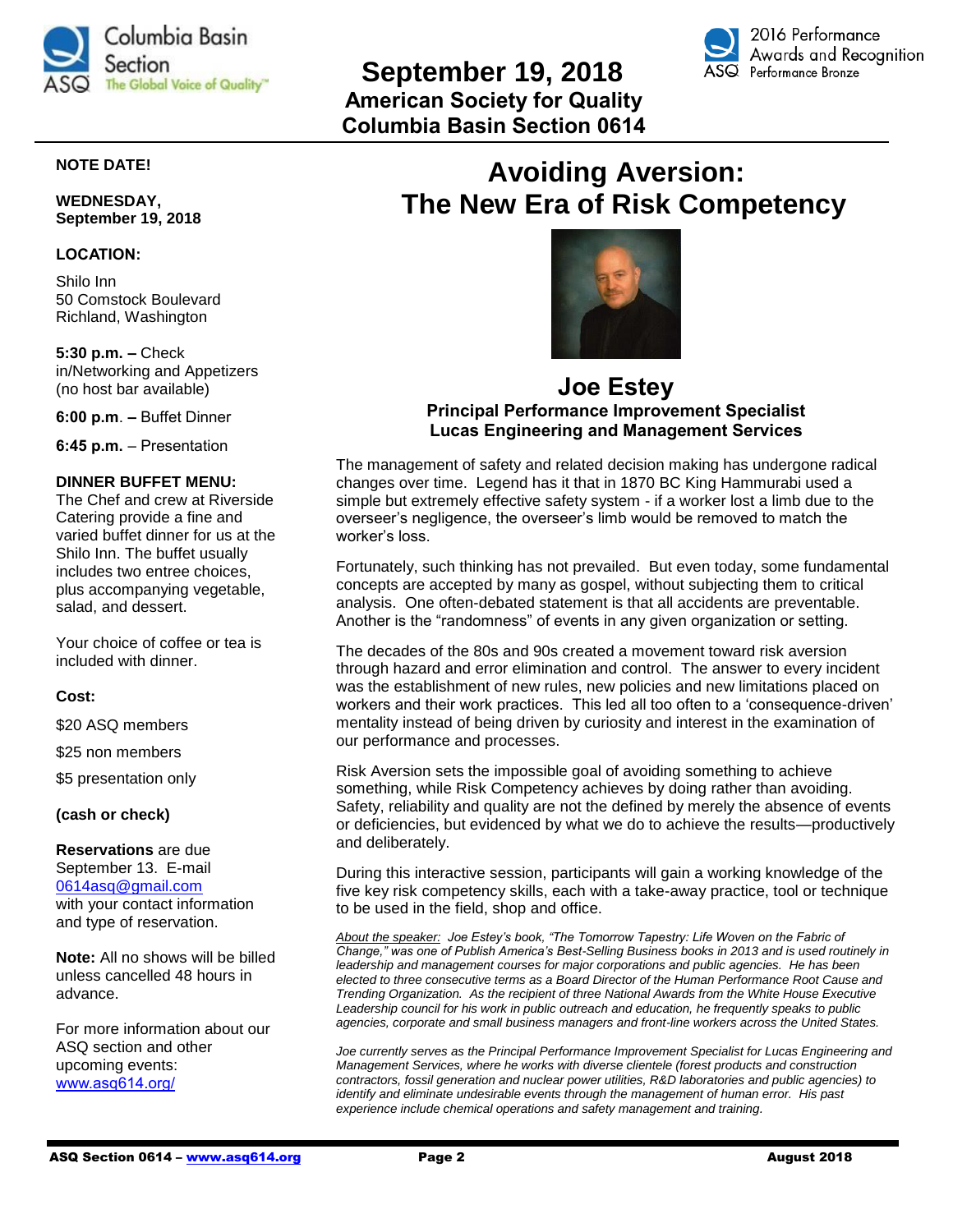#### **LIKE STARBUCKS? INVITE A FRIEND/COLLEAGUE TO THE SETPEBMER DINNER MEETING AND YOU MIGHT WIN A GIFT CARD**

Our September 19 dinner meeting is sure to be another really good one!

All current Section 0614 members who bring a guest/invite a friend to this meeting, per the rules below, will be eligible to win a special prize:

- The section member or invited guest (non-ASQ member) must make a reservation prior to the September 13 deadline and must attend the dinner meeting. Be sure that when the RSVP is made, it is noted that the individual is attending as *your* guest.
- All section members with an invited guest(s) will be entered into the evening's drawing for a \$10 Starbucks gift card.
- There is no limit on the number of guests a section member can invite - each guest will be considered an individual entry into the drawing.
- At our November 2018 dinner meeting, the names of all current members who brought guests during the previous months will be entered into a drawing for a "grand prize" gift card.

Please share the meeting announcement (also posted on our [website\)](http://www.asq614.org/programs/program1809.pdf) with others and invite them to join you for this meeting.

#### **AUGUST MEMBER GIFTS – CONTINUOUS IMPROVEMENT**

The free ASQ member gifts for this month focus on continuous improvement.

Quality is all about continuous improvement – ongoing efforts to improve products, services and/or processes. Such efforts may include seeking incremental improvements over time or breakthrough improvements all at once.

Resource include:

- E-Book[: Continuous Permanent Improvement](http://asq.org/membership/docs/asq-continuous-permanent-improvement-e1466.pdf)
- E-Book[: Proving Continuous Improvement with Profit](http://asq.org/membership/docs/asq-proving-ci-with-profit-ability-e1338.pdf)  [Ability](http://asq.org/membership/docs/asq-proving-ci-with-profit-ability-e1338.pdf)
- E-Book[: Modular Kaizen: Continuous](http://asq.org/membership/docs/e1456.pdf) and Breakthrough [Improvement](http://asq.org/membership/docs/e1456.pdf)
- ASQTV Video: Why Improvement Teams Fail
- ASQTV Video: Coaching Your Staff into a CI Mindset
- PDCA Webcast Series: The Seven Basic Quality Tools

But wait – there's even more! [Click here](https://secure.asq.org/perl/msg.pl?prvurl=http://asq.org/membership/members/gift/?utm_source=email) to access your free gifts by August 31.

### **ASQTV: IMPLEMENTING A CONTINUOUS IMPROVEMENT PROGRAM**

Check out thi[s video](http://videos.asq.org/implementing-a-continuous-improvement-program) on ASQTV! Chris Moustakas, CEO of DevonWay, discusses the strategy behind implementing an organization-wide continuous improvement program.

#### **SEPTEMBER 19 – RECYCLE BOOKS & SHARE THE KNOWLEDGE!**

#### **by Jo Haberstok**

I was cleaning out some stuff" that I no longer need recently, putting books and other items in boxes to donate to a local charitable organization. Then I thought, I wonder if another ASQ member might get some use out of these books.

I will be bringing the books to our September 19 meeting. I invite all of you to do the same – if you have books that you feel others might get some benefit from, please bring them to the meeting. We'll put everything on a table for others to browse through (and to take anything they can use). Recycle, reuse!

### **CALL TO ACTION: 2019 SECTION ELECTIONS**

Who wants to see our section grow in the coming year? Who wants to help plan programs and community outreach events?

Who wants to be part of our section's leadership team in 2019? Help improve and expand our section with new and innovative ideas!

We have had some great dinner meetings, site visits and community outreach activities in 2018 so far, as well as in years past. This has been due to the efforts of a small but dedicated cadre of volunteer leaders each year, many of whom have held more than one role on the leadership team to ensure the section's continued success.

It's getting close to election time for the coming year – and we need volunteers to step up. Most of the positions (Chair, Secretary, Membership, etc.) only require a time commitment of a few hours each month – but they are all needed to keep the section running.

For more information about the positions and/or to volunteer, please contact one of our current leadership team members.

#### **GET CERTIFIED**

#### **Application Deadline: September 7**

ASQ is offering the following certification exams in October (testing window October 5-21).

- Certified Six Sigma Green Belt
- Certified Quality Improvement Associate
- Certified Quality Process Analyst
- Certified Quality Auditor
- Certified Calibration Technician
- Certified Quality Engineer
- Certified Software Quality Engineer
- Certified Pharmaceutical GMP Professional

Certification applications are due September 7. ASQ Full members save \$150 on the certification application. Not a Full member and want to upgrade? Clic[k here.](https://asq.org/membership/become-a-member?utm_source=email&utm_medium=email&utm_campaign=certification_computerbased_07102018) For more information about certifications, [click here.](https://asq.org/cert)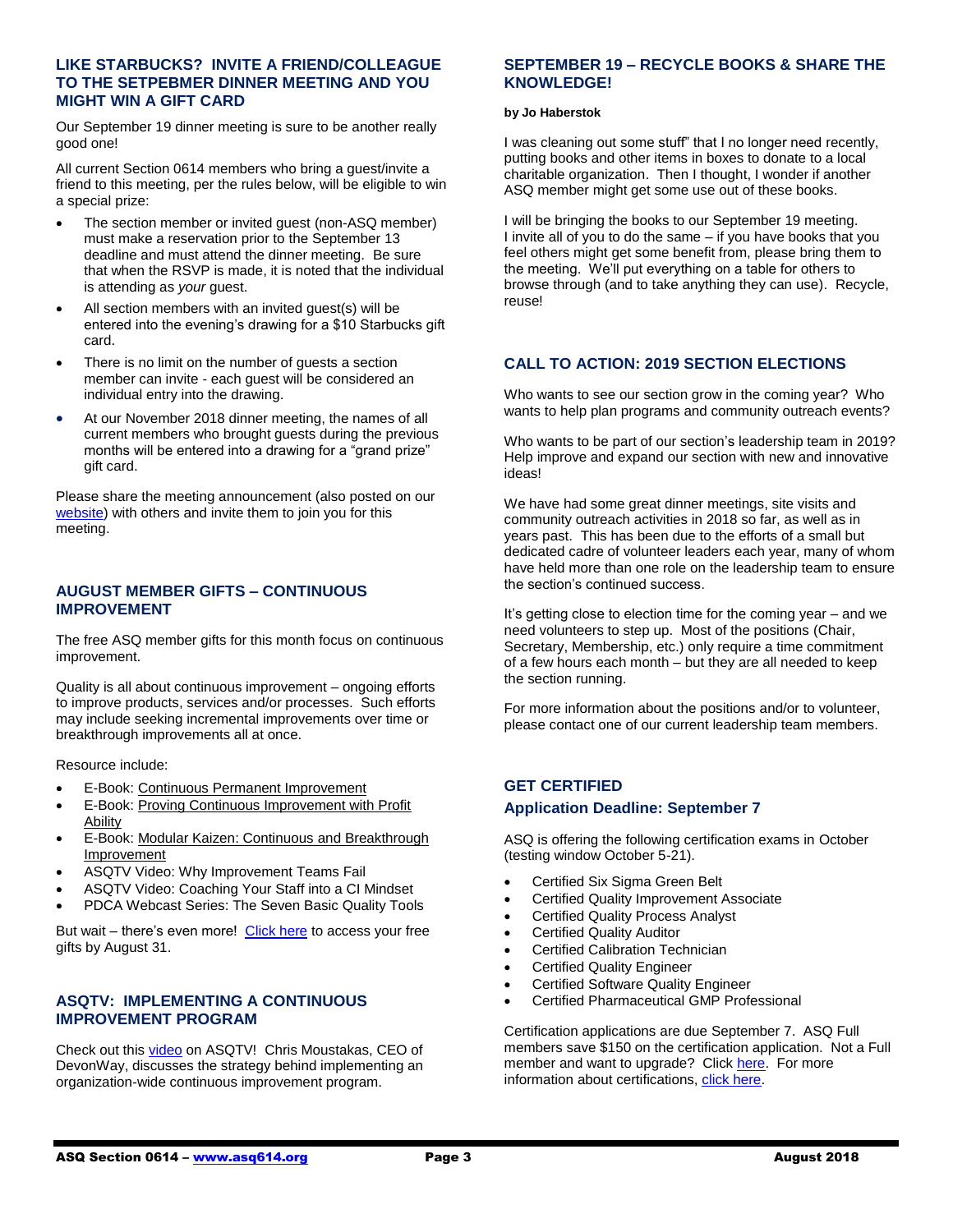#### **ANNUAL DINNER IN THE DARK SET FOR SEPTEMBER 22 IN PASCO**

The Edith Bishel Center for the Blind and Visually Impaired is holding its annual "Dinner in the Dark" fundraising event on Saturday, September 22, from 6 to 9:30 p.m. at the Red Lion Hotel in Pasco.

This event raises money for the group and also brings awareness by having all diners eat blindfolded, to give them a little insight to the daily lives of those with visual impairments. (If you've never experienced this, it's well worth doing.) There will also be a silent auction, raffle, and casino games.

Tickets are \$50 and may be purchased at the Center, located at 628 N. Arthur Street, Kennewick, by calling 509-735-0699, or clic[k here.](http://www.edithbishelcenter.org/)

# **WINE & DINE FUNDRAISER FOR SIGN September 29 - Kennewick**

SIGN Fracture Care International will hold their annual fundraising event, "Wine & Dine for SIGN, on September 29 from 5 to 9 pm at the Three Rivers Convention Center in Kennewick. This event benefits SIGN surgeons and patients around the world.

SIGN builds orthopaedic capacity in developing countries by collaborating with the local surgeons to develop training and implants that support their efforts to provide effective orthopaedic surgery to the poor. They design and manufacture surgical implants and instruments that are then donated or provided on a cost reimbursement basis to under-resourced hospitals for the surgeons' use. They coordinate orthopaedic training of the surgeons in the use of this equipment and other orthopaedic procedures. The local surgeons can then treat more patients and hasten healing so patients can return to work and resume care and feeding of their families.

The event will include heavy appetizers, wine, and silent and live auctions. Tickets are \$50. For more information[, click](https://signfracturecare.org/)  [here](https://signfracturecare.org/) or call 509-371-1107.

# **CHARGING THE HUMAN BATTERY**

#### **Book by Mac Anderson**

Do you ever wonder why some people always seem energized and excited about life while others are controlled by their circumstances? This 144-page book was written to help discover and understand what makes folks tick.



Author Mac Anderson shares stories and quotes designed to

engage your brain and your heart, and to help you think about life in a new way. As the promo material states, just remember…*people are like sticks of dynamite; the power's on the inside, but nothing happens until the fuse gets lit*.

Cost is \$15.95. Click [here](https://www.walkthetalk.com/charging-the-human-battery.html?utm_source=Walk+the+Talk+Master+List&utm_campaign=be6e2bbec3-EMAIL_CAMPAIGN_2017_28_17_COPY_01&utm_medium=email&utm_term=0_46fccdf186-be6e2bbec3-86469245&mc_cid=be6e2bbec3&mc_eid=dba56c85a9) for more information.

### **CALL FOR PAPERS – 9 th INTERNATIONAL CONFERENCE ON QUALITY, RELIABILITY, INFOCOM TECHNOLOGY & BUSINESS OPERATIONS**

#### **Submittals due October 15**

The International Conference on Quality, Reliability, Infocom Technology and Business Operations (ICQRIT) will be held December 27-29 in Delhi. This is a leading international platform to disseminate information on the most recent and relevant advancements in research, theories and practices in the areas of quality, reliability, infocom technology and business operations. The conference is hosted by the University of Delhi in collaboration with Lulea University of Technology, Sweden and has been attended by about 500 participants from over 15 countries each time.

This theme, "Business Operations," strives to link researchers and practitioners from different branches of industrial engineering and management from around the world. The focus is on sustainable development and continuous improvements as a result of technological applications and organizational innovation (e.g., products/services, and process management). Business Operations involves management, operations, and maintenance of complex business and technical systems.

The conference will take stock of trends and developments at the turn of the millennium and will also provide direction for the future. It is hoped that sharing experiences and idea exchanges will help foster national and international collaboration.

Authors interested in presenting research papers of theoretical/applied nature or case studies are invited to submit an abstract not exceeding 250 words by October 15; details are availabl[e here.](http://www.icqrit.com/call-for-papers.php) For more information about the conference, clic[k here.](http://www.icqrit.com/index.php)

### **2018 ANNUAL CONFERENCE: WHY DEMING WHY NOW**

#### **October 5 &6 in California**

The 2018 conference theme, "Why Deming, Why Now," was selected to emphasize and demonstrate how the Deming approach continues to be relevant, cutting edge, innovate and adaptable.

The conference has been expanded to two full days this year, to celebrate the launch of a new program intended to help people access and interact with the Deming teachings.

Conference Highlights:

- **Why Deming:** Why is Deming unique? What makes it so powerful and effective at transforming businesses and organizations?
- **Why Now:** Why is Deming relevant today? How can it help shape our future? Why do businesses, government, education, and the economy need it now more than ever?

The conference will be held October 5-6 in Manhattan Beach (four miles south of Los Angeles International Airport). Cost is \$600. For more information, click [here.](https://deming.org/events/7-2018-annual-conference-why-deming-why-now-2-days-october-2018)